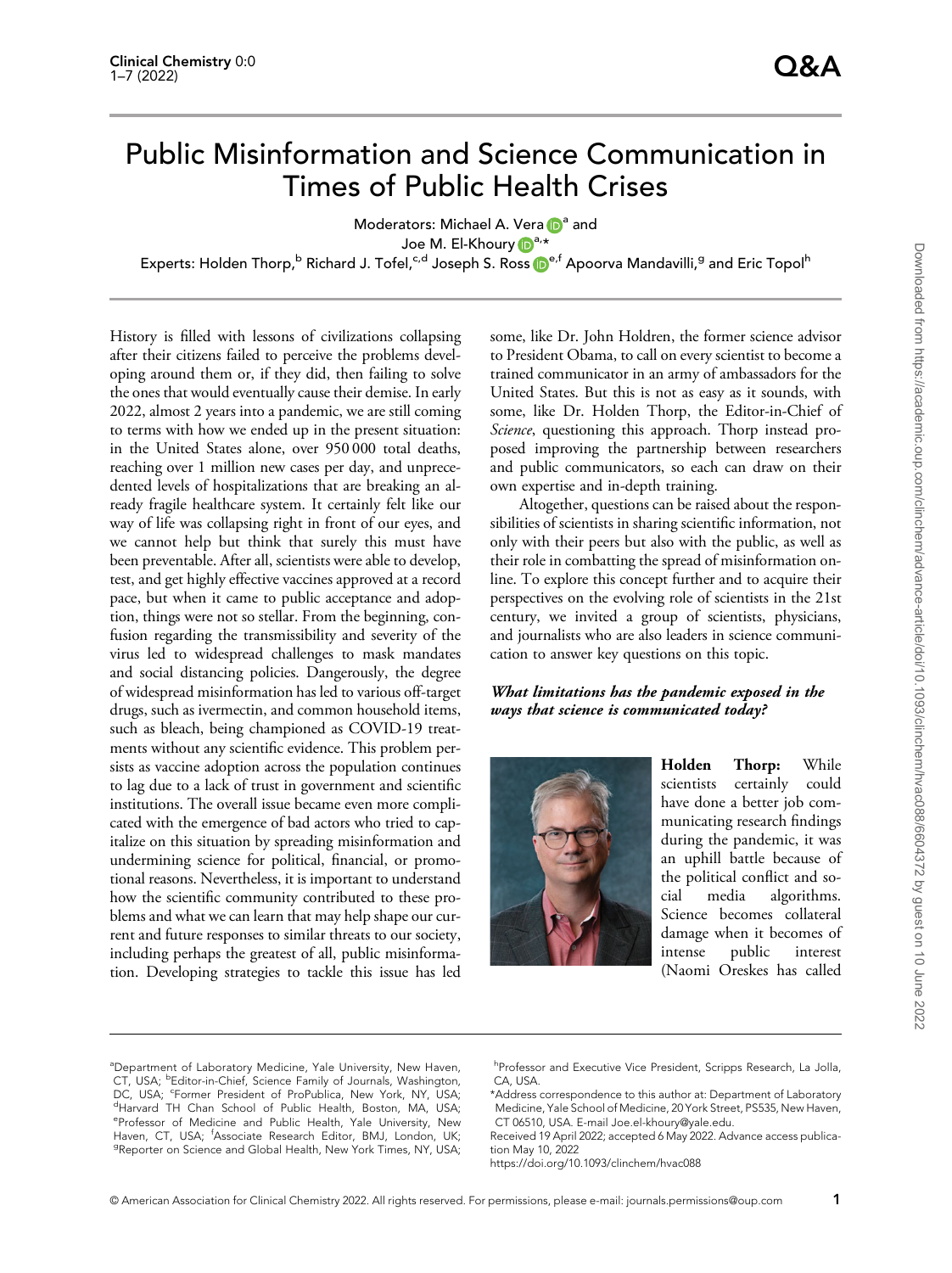this "impact science"). Once one side decides to support the scientific consensus, it is a given that the other side is going to oppose it. There's not much scientists can do about this—a smoother, more accessible presentation is not going to get the opposing side on board. Further, the algorithms of the social media platforms, are designed to amplify misinformation that satisfies motivated reasoning, because this leads to more engagement. So, authoritative information has a hard time getting through. Scientists could have done more with phrasing and coordinating messages, but it wouldn't have been enough to get through these 2 barriers.



Richard J. Tofel: The frontiers of science are often (usually?) marked by complexity and uncertainty; not surprisingly, this has proven especially to be the case during a pandemic involving a previously unknown pathogen. But too much of the communication about this emerging science has sought to oversimplify what is com-

plex and downplay what is uncertain.

This approach may have attractions in the short term, but it saps public trust when what is actually driven by evolving knowledge (e.g., asymptomatic spread) or changes in circumstance (e.g., a new variant) comes to be seen as "flip-flopping" in guidance.

Beyond that, in communicating with the broad public, too little attention has been paid to the necessity of communicating in language they understand—for instance, not acknowledging how limited is most people's understanding of statistics and recognizing that scientific terms such as "airborne" with respect to a virus may not share the colloquial meaning of the same word.



Joseph S. Ross: To my mind, the pandemic has illustrated the challenge of effective scientific communication, both for policymakers and the media as well as for scientists. Science is complicated and iterative, and rarely conclusive. The biggest change to come about from the pandemic is that the scientific community had (mostly)

never before thought it had a responsibility to communicate with the public. For sure, there were medical and science journalists who paid attention to major conferences and journal publications and communicated these findings to the public. But during the pandemic, the general public was suddenly paying close attention to the scientific community's research, publications, and communications. We have been communicating via medical journals, preprints, and even blogs and Twitter for years. Now the public was following along in real time as data were being analyzed and discussed. And it was not just medical and science journalists who were accustomed to how science is typically communicated, but all types of journalists whose beat was affected by the pandemic and public health measures. My sense is that it took some time for everyone to get comfortable with how much uncertainty there actually is in science—most estimates are of a range, most predictions are based on probability. Early communications through the media or from public policymakers were unnecessarily authoritative: this drug works, this policy is not needed. Now more nuance is being communicated and the uncertainty of the evidence underlying an article or a policy is made clear.



Apoorva Mandavilli: From the perspective of a reporter, one big lesson from the pandemic is that scientists—and to some extent, science reporters—struggle to communicate the iterative and incremental nature of research, and the arguments and disagreements that are an integral and important part of the scientific process.

This mattered less before the pandemic because scientists rarely engaged directly with the public. Outside of educational settings, most concepts were communicated to the public by reporters or by other science communicators. But the information accessible to reporters was itself heavily filtered at multiple steps by academic institutions, research journals, and by the scientists themselves—and simplified into a digestible form that often belied its complex context.

This system served no one well, least of all the general public, who were spoon-fed a diet of preordained stories. By leading to a profusion of stories all purporting to "prove" some claim or the other, they led to a false sense among the public that the science was definitive and settled.

The pandemic changed much of that, some of it for the better. It gave the public a front-row seat to the evolving and iterative nature of scientific research and shone a spotlight on the intense disagreements that can color any field.

It also fast-tracked the acceptance of preprints among life scientists. While physicists and mathematicians have embraced preprints for more than 30 years,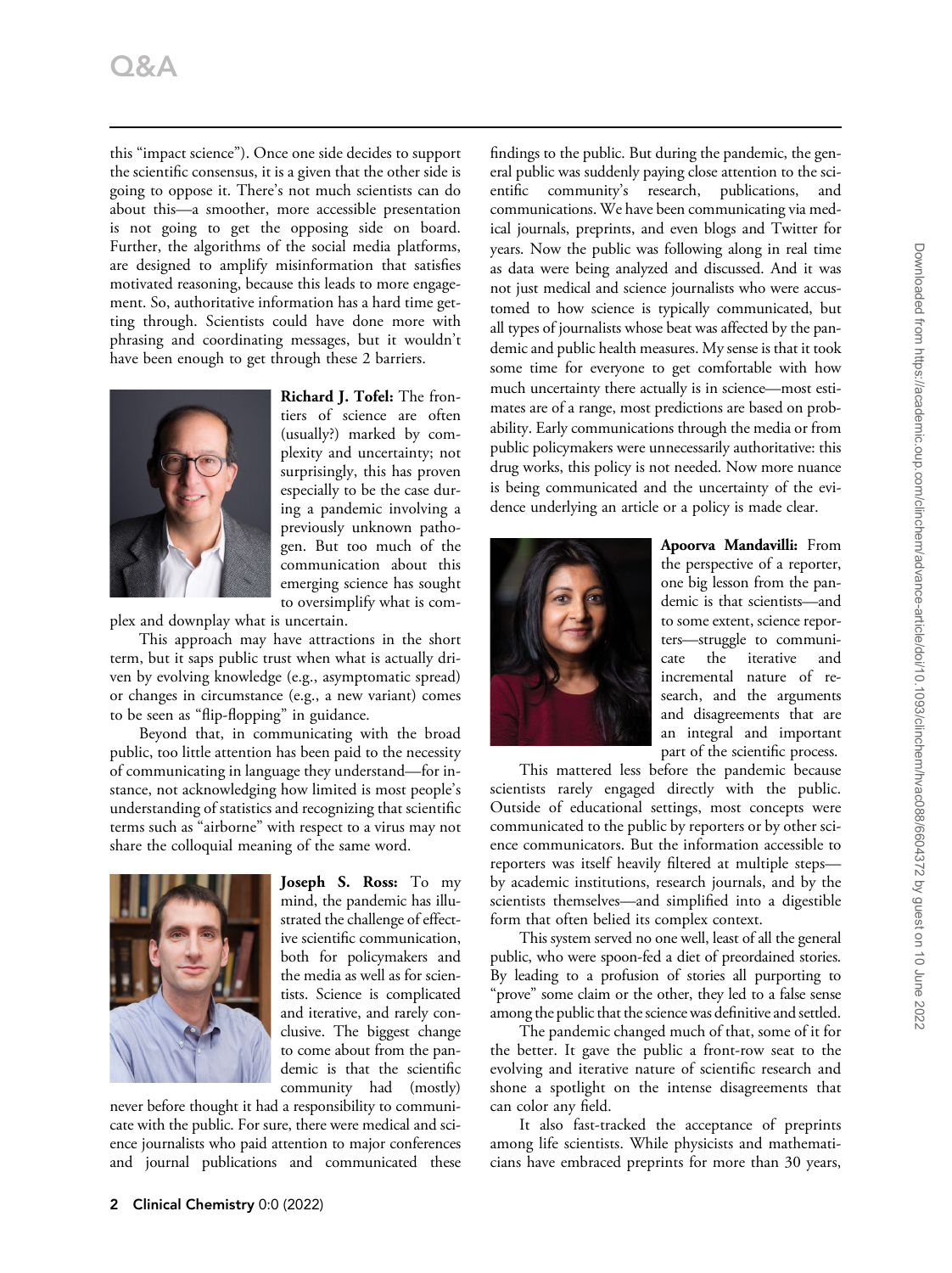biologists have fretted that preprints would allow their competitors to steal their ideas or that the public would misunderstand crucial medical concepts.

This new way of doing things was not without its problems and no doubt resulted in some dubious papers getting more attention than they should. But that was not unheard of even with peer-reviewed publications. Overall, by bypassing the many levels of gatekeeping, the approach democratized and accelerated the flow of information.

But the greatest advantage of a faster flow of information is that it allows the public to see science in its raw, unpolished form, giving them a much clearer sense of the human and fallible nature of scientific enterprise. The honesty of this portrayal may have painful consequences in the short term, but it is the only way in the long term to build a relationship of trust.



Eric Topol: There is an aggressive antiscience, antivaxx, antimask force that is organized, mediated through both television and across all social media channels, spreading unmitigated misand disinformation, that has had a profound impact and lack of any counter from the United States.

### How do you balance between delivering incremental information to the public from small studies, which potentially could create confusion, and waiting for the definitive ones?

Holden Thorp: I don't think we need to overthink this. Let's get information out there accurately when we can. The larger problems are not affected by this one way or another.

Richard J. Tofel: Both scientists and journalists need to be more modest in communicating the results of single studies of almost any sort. One clear analogy is to public opinion polls: as anyone with a command of statistics knows, a single poll can relatively easily (perhaps 1 time in 20) be simply wrong, but an average of rigorous polls almost always is reflective of population views. That analogy isn't at all an argument against publishing individual studies, but it is a major caution in interpretation, especially if a single study truly breaks new ground or is based on a small sample. The solution isn't silence, but it is modesty.

Joseph S. Ross: Individual studies are rarely definitive —that's simply not how medical and public health research advances knowledge. For sure, any single large, randomized, double-blind, placebo-control clinical trial provides

more "definitive" evidence than a smaller trial or than an observational study. But all studies are intended to advance the evidence and should be considered as a constellation of information that in aggregate improves our general certainty about what is best and safest for patients and the public. There is always the risk of overreacting to any single research study, but as a field we are better off when each additional piece of evidence is promptly communicated to the clinical and scientific community. Three small trials, all with consistent effect sizes, may be as definitive as one large trial. Ensuring this information is made available rapidly and responsibly allows professional guideline developers and clinical experts to iteratively refine their recommendations over time.

Apoorva Mandavilli: There is no easy or generic answer to this question. The solution depends on the type of information, its importance, and its urgency.

There is a broad overlap between what scientists may consider incremental and what is inessential for the public to know. But it is not always an exact match. The findings from a paper may be statistically significant and yet have no real relevance in the real world. Conversely, it would be a mistake to think that all incremental findings are unimportant.

Often what scientists consider too preliminary to share can have weighty consequences for the average person. For example, there was enormous pressure on reporters not to write about potential side effects of the vaccine such as myocarditis until the science was fully settled. The potential harm to the readers was obvious—that misplaced worries might prevent some from getting the vaccine and leave them vulnerable to the virus.

The solution in these cases is not to make the paternalistic decision to shield the public from the information until scientists have all agreed that it is ready to be shared. Instead, scientists and reporters should lay out the potential risk, put it into context, and explain that knowledge of the situation is still evolving. Clearly detailing what is not yet known and what still needs clarifying is sometimes just as important, if not more so, than explaining what is known.

A good reporter will signal to the reader that something is preliminary—by using that very word, for example, or by mentioning that the sample size is too small to draw definitive conclusions, or that the study left some blanks that still need to be filled in before the finding is actionable.

Most studies contain this information, and honest researchers will not shy away from pointing them out to reporters. But even if they do not, independent commenters are crucial for pointing out the limitations and caveats.

Eric Topol: It would be great to always wait for definitive studies, but sometimes "good things come in small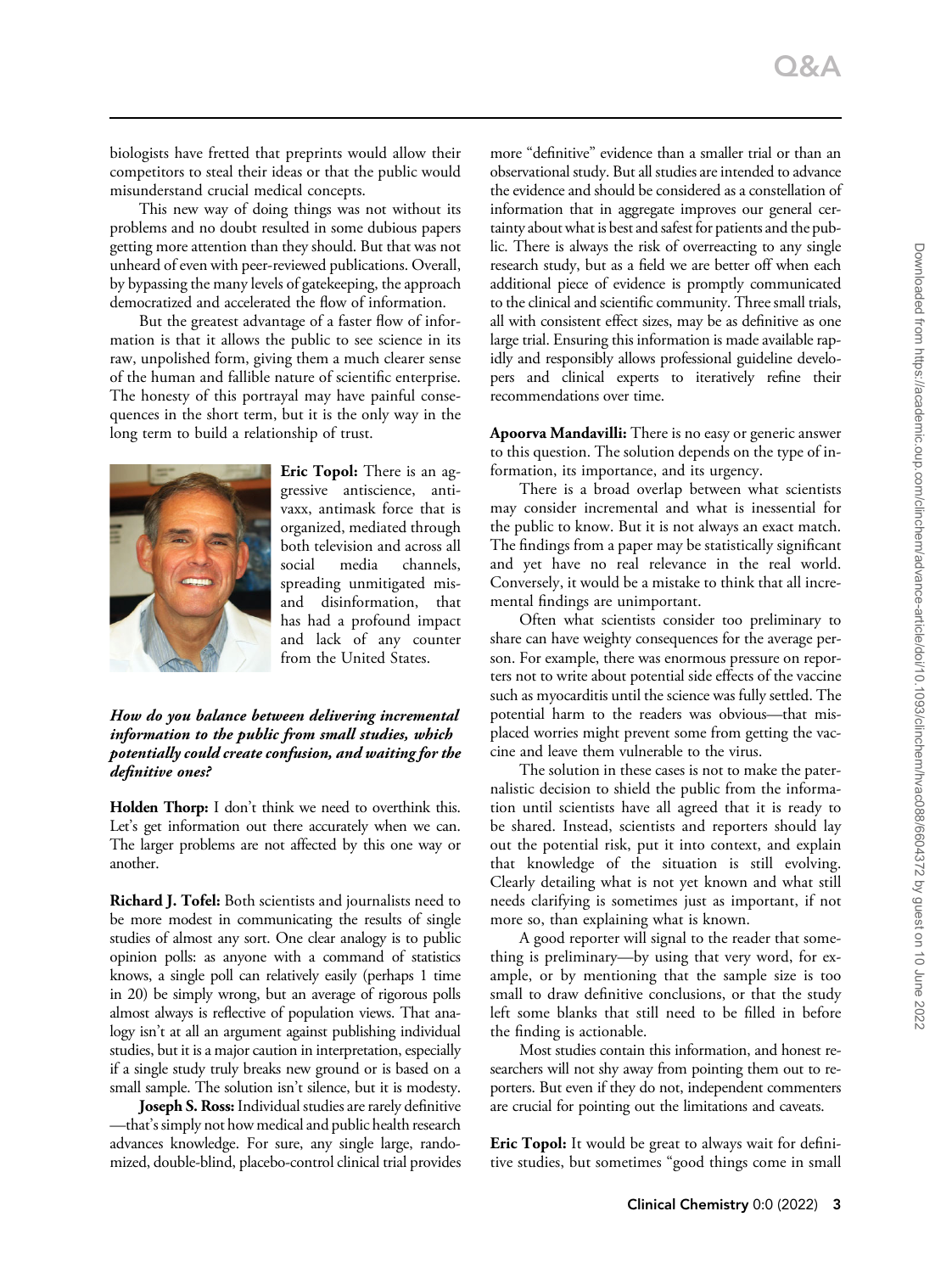packages" that provide helpful insights and deserve raising awareness.

#### What responsibilities, if any, do scientists have when it comes to communicating their science to the public? And why?

Holden Thorp: There are things that can be done better. Scientists need to emphasize that science is an honorably self-correcting process, so that any statements given are a snapshot in time. This is a tough challenge because the way science is taught in school, it comes as a textbook that seems fixed. Science is not a set of facts—it is a process. We have a lot of work to do to get the outside world to understand that. The second thing is to be very careful not to get carried away with overstating what we can do. Masks help but do not prevent all infections. If we had said "masks help" instead of "masks work," it would have made it harder to undermine masks.

Richard J. Tofel: Scientists need to "follow the science" in sharing with public officials and the general public what they are learning, and what actions that suggests, especially in matters of pervasive public concern, such as a pandemic. At the same time, scientists need to recognize that science, and even medical concerns generally, are often not the only factors that need to be weighed in decision-making. In a democracy, that responsibility —considering such factors as the economy, equity, educational imperatives, national security, even national morale—is reserved to our elected leaders.

This means that public officials, and also the people they represent, are entitled to the best scientific advice, and neither should just be told what they want to hear. But it also means that on decisions that go beyond the scientific, such as whether and to what extent schools should be in-person, scientists need to recognize that the last word is not appropriately theirs.

Joseph S. Ross: Scientists have the responsibility of communicating clearly with the public, to avoid having their communication of their findings from being misunderstood or misinterpreted. By that I mean, when presenting the research, put the findings into context of prior studies and give realistic statements of the study's limitations. Scientists should be comfortable noting that there are potential criticisms of any study and be willing to engage those criticisms constructively. And scientists should prompt other, independent scientists to offer their perspective on one's work. If it's of public interest, make sure the public hears from multiple points of view.

Apoorva Mandavilli: Without question, scientists owe it to the public to communicate their science—for a myriad of reasons.

From a purely financial perspective, most scientific research in the United States is funded by federal dollars disbursed by the National institutes of Health. As such, the public has a right to know what came of the work they funded.

But beyond this more prosaic consideration, scientists have an ethical obligation to talk about their research, particularly when it impinges on people's lives in some significant way.

In my opinion, if scientists want to fulfil their obligations to communicate their work to the public, the single best thing they can do is make time to talk to reporters, honestly and clearly, without prejudging the value of the information to the general public.

Spending a half hour talking to one reporter at a widely read publication can reach hundreds of thousands or even millions of readers at once. This is a valuable public service, and one whose importance cannot be overstated.

Much as scientists would like to control how and when their work is presented to the public, it is in the public's best interest that that job falls to reporters who have no inherent agenda or bias of their own. That system may not be perfect, and reporters do get things wrong on occasion. But as we have seen during this pandemic, it is much, much worse when scientists don't acknowledge the limits of their knowledge or talk about science as if it is a monolithic, unchanging truth.

Eric Topol: Ideally, all scientists would help weigh in with evidence-based information and insights to help the public counter those with malicious or ill-intent. Most scientists are still reluctant to get involved, keep their "head down," but their inputs would be of enormous value to promote understanding and add to constructive exchange of ideas within the science community and to the public.

#### Do scientists have a responsibility in discrediting misinformation that is spreading online? If yes, why and how? If no, why not?

Holden Thorp: It's a great thing to try to do, but it's an uphill battle given how powerful the algorithms at the social media companies are.

Richard J. Tofel: The responsibility for rebutting (and in some especially dangerous cases, quashing) misinformation must be a shared one, implicating the platforms through which it often metastasizes, the press, the government, and others, including the scientific community. But the principal role of scientists in this ecosystem is to provide accurate information, not to police its use or misuse; scientists have no special skill in that policing, while others do (or should).

That said, we were reminded especially in 2020 (and occasionally more recently) of the special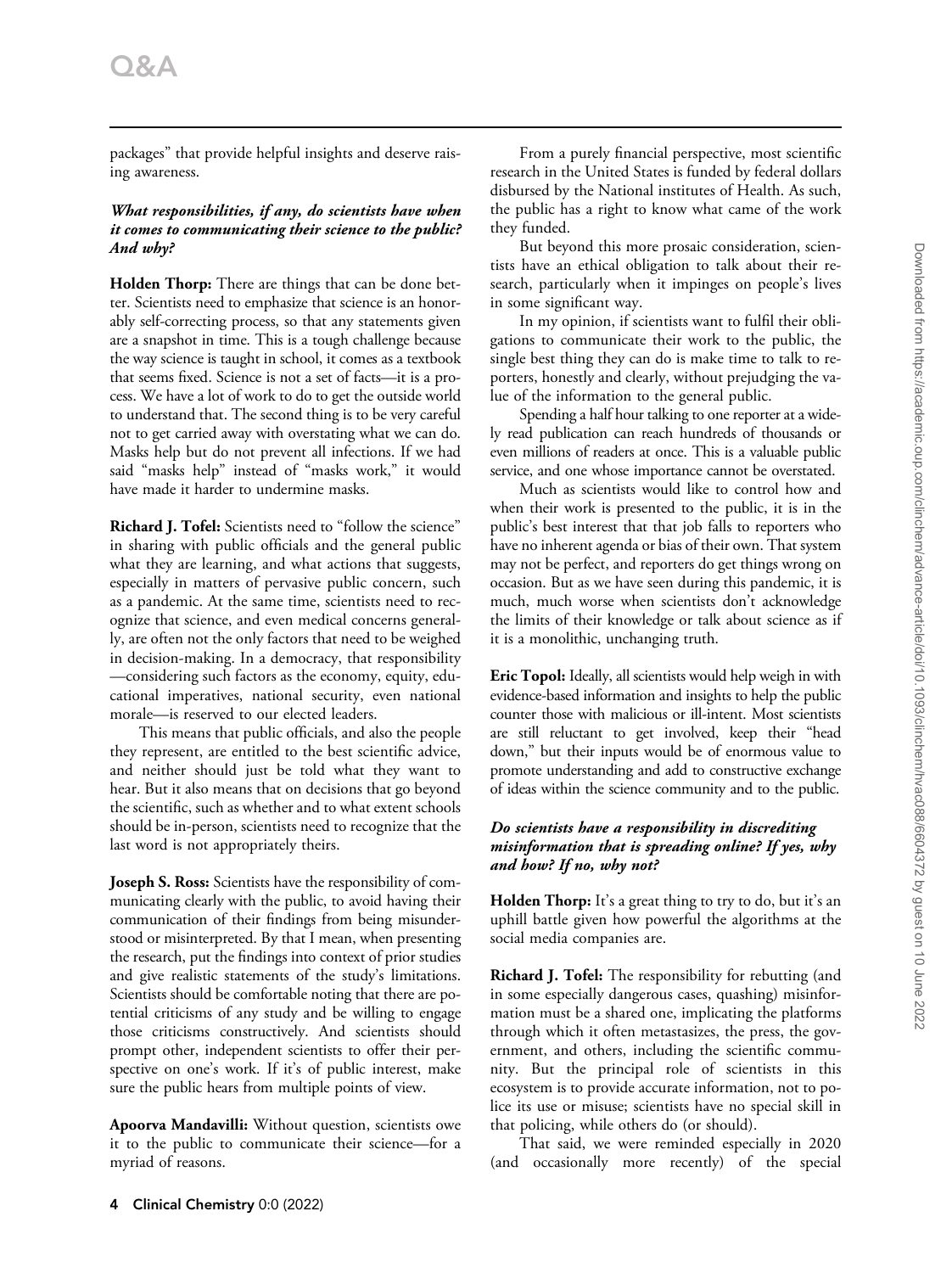responsibility scientists have when the misinformation is coming from official sources, even elected officials. In such cases, scientists, particularly those in public service, have a moral and professional duty not to facilitate such misinformation and to check it where they can.

**Joseph S. Ross:** This is a very tricky question. I am sure that any scientist feels it is their responsibility to correct the public record and discredit misinformation spreading online about their area of expertise. But taking on this responsibility imposes a substantial burden, especially for scientists working on more controversial topics, such as vaccine safety, climate change, gun control, and abortion. These issues have become so politically polarized, and such a target for misinformation campaigns, that it is unfair to assign scientists the responsibility of discrediting these efforts. In fact, if these scientists took on the responsibility, it would very likely impede their ability and capacity to conduct any further scientific study. Further, these campaigns are not honest efforts to debate and discuss scientific findings, so no scientist would ever be effective at mitigating the misinformation spreading online. Instead, discrediting these misinformation campaigns is the responsibility of the online platforms that enable them in the first place. These companies are in a better position to monitor and ensure that truthful communications are prioritized, not disinformation.

Apoorva Mandavilli: The answer to this question is not much different than the previous one. It is a fallacy that science is independent of politics or that scientists should stay out of the fray.

Scientists must speak up, often and clearly, when they see misinformation. They can do so via reporters, on social media, or directly by giving lectures to the public.

Misinformation spreads for many reasons, and it thrives in the absence of good information. One reason it takes root so strongly is that it offers simple, clear messages that people can grasp—unlike the often more nuanced and complicated scientific truth. But instead of being discouraged by the ease with which misinformation spreads, scientists can learn to give the correct ideas, ideally stated as simply and clearly as the myths are.

On an individual level, all scientists can contribute to more honest discussion of concepts by not hyping their own work, giving credit to competitors or predecessors when it is due, and being honest about the limitations of their findings. Given the number of sources of misinformation, we need every scientist who is able to do their best to disseminate an accurate picture.

We know that people are also more receptive to ideas when they come from trusted sources. And the nature of those sources can vary greatly within a population. The more diverse the researchers who are out front discussing science in front of the public, the more likely the group is to include scientists the public can relate to. Diverse groups of scientists may also have more creative ideas on how to reach the public and engender their trust.

Eric Topol: Absolutely, yes. Unfortunately, it has been well documented that misinformation spreads at a much higher velocity and more broadly than truth and facts. Our best shot at preventing its harm is all working together.

#### How can we improve the public's trust in science?

Holden Thorp: A lot of possibilities, but 2 things stand out. One is to try to find intermediaries that have large platforms that can advocate for science. The antiscience crowd—Rogan, Bongino, Shapiro, Carlson—have huge followings, much bigger than mainstream media and certainly any scientific outlet, even Science. That's hard to compete with. We need our own figures who have just as large a platform to advocate for us. Second, we need a more locally focused strategy. People respond to how things impact them. Climate change impacts Miami differently than Iowa. We shouldn't be using the same strategy for both—we need people on the ground in both places with customized messages.

Richard J. Tofel: See answer to Question 1. After accuracy, trust should be the paramount goal in communicating about science, especially in a public health emergency.

Joseph S. Ross: Trust is fragile and, once lost, is challenging to earn back. There are key principles that should be prioritized to improve trust, including transparency, honesty, and accountability. With respect to transparency, scientists should be forthright about their research, including its planning and conduct. They should publicly post trial protocols and prespecify study endpoints. They should report all research results in a timely and publicly accessible way. They should share data collection instruments, statistical code, and even research data at the end of the study with other investigator teams. With respect to honesty, scientists should communicate truthfully and clearly about all decisions made during a study, including cautiously summarizing the advances made through the study, as well as the limitations of the work. Finally, with respect to accountability, scientists should be open to criticism, admit when errors are made, follow through on commitments made, and publicly explain when and how circumstances have led to a change to the study.

#### Apoorva Mandavilli: Honesty, honesty, honesty.

It is difficult to overstate the importance of candor in creating trust. One of the biggest problems during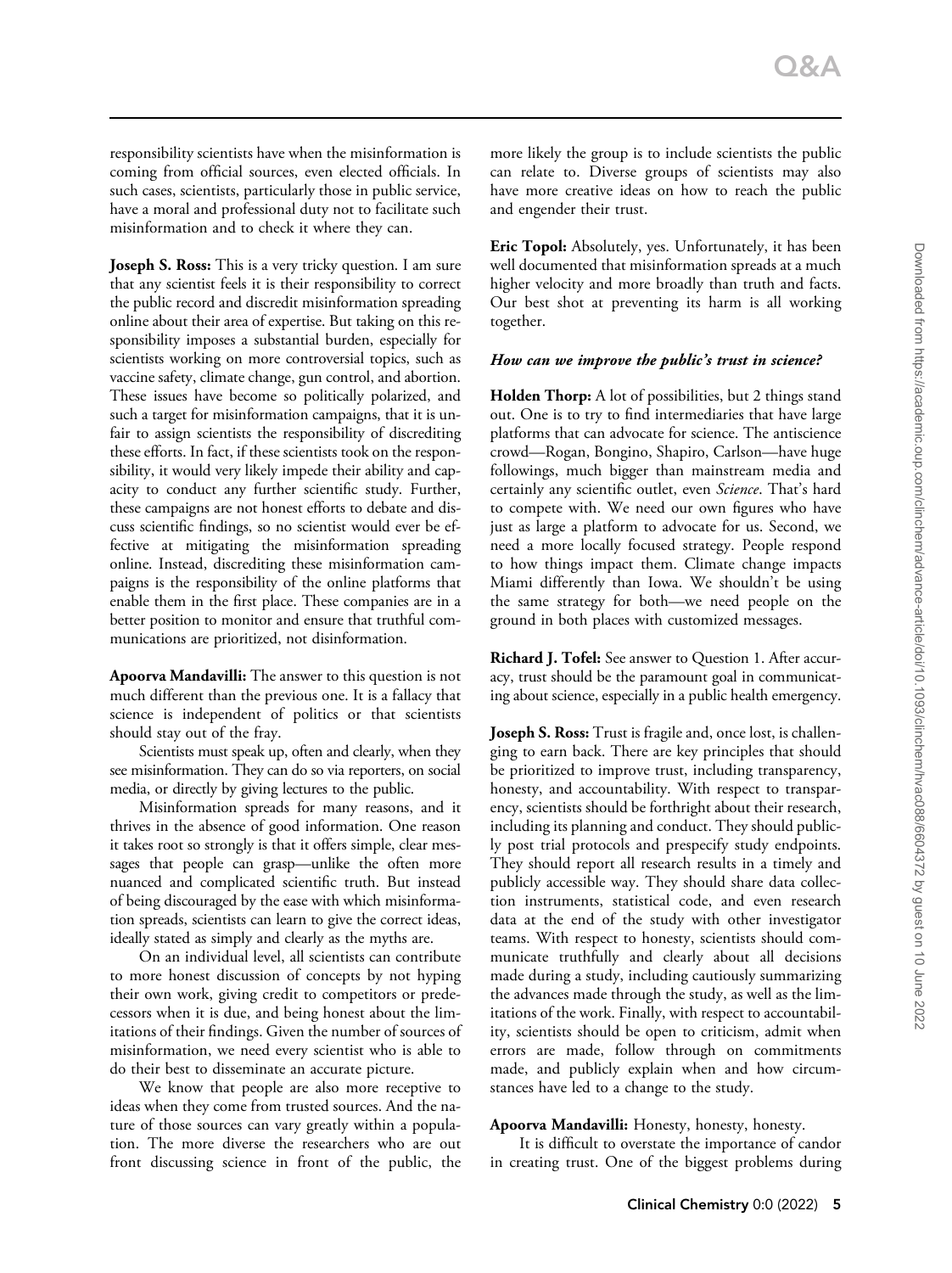this pandemic is that people were lied to, repeatedly, ostensibly for their own good.

They were told that masks are unnecessary, simply because public health leaders were afraid that a run on surgical masks would leave healthcare workers unprotected. They were told that vaccinated people cannot be infected or spread the virus to anyone else, even though respiratory virus experts all knew otherwise, because health officials wanted to give people an incentive to get vaccinated. They were told that all Covid vaccines are equally good when it was abundantly clear later that while they were all good, they were far from equal.

This paternalistic approach to communicating with the public has backfired over and over—and yet it continues to be the one many experts employ.

Think how much better it would have been if the experts had been honest—if they had said, "We think this might be true, but we could be wrong" or "This is all we know, but we will tell you more as soon as we find out."

About a year ago, I was scolded by many scientists for reporting that while small gatherings did contribute to cases, they were not driving the surge as political leaders claimed—that nursing homes, restaurants, and other large gatherings were still the primary contributors. It is my job as a reporter to hold leaders accountable for their falsehoods, not to obfuscate the truth so that people will do the right thing.

Every reporter I know has examples like this. The truth will come out, and when it does, is it better for the public to be unsurprised because they were given early notice of it, or they feel misled and lied to and look elsewhere for their information?

Scientists may be driven by a desire to shield the public from misinformation and to motivate them to take the right actions. But by pretending that the science they know is on more solid ground than it actually is, they are in fact driving people right into the hands of those who spread misinformation.

Eric Topol: By frequent and highly understandable, interactive, bidirectional communication, full engagement with the public, through as many channels as possible.

#### Do you use social media to communicate or consume scientific material? If yes, which platforms, how and why? If no, why not?

Holden Thorp: Yes. Mostly Twitter. The algorithm is still influential, but not nearly as much as Facebook. I don't try to spread my own scientific information on Facebook, although Science has many followers there, and we post a lot of our stuff. Science has a comparable number of followers to Dan Bongino on Facebook (roughly 5 million for each), but Bongino's posts beat ours on engagement by many orders of magnitude because they're much better suited to creating conflict that is amplified by Facebook's algorithm.

Richard J. Tofel: First, it should be noted that I am not a scientist. But yes, I do find Twitter (and to a much lesser extent LinkedIn) a very useful way to become aware of and sometimes to amplify scientific information, as it is for news of all kinds. To be sure, it's also important to carefully curate one's feed as the first defense in separating wheat from chaff.

I confine my use of Facebook to personal and family matters. It seems the least I can do in responding to what I see as the company's lack of concern for democratic norms and justice more generally.

Joseph S. Ross: I use social media to both communicate and consume scientific material. I find Twitter to be among the most engaging and instructive social media platforms, allowing me to stay abreast of studies being discussed by peers, some of which are published in highprofile journals, but others of which I might have otherwise missed. To me, the key to effective social media communication is to be open minded and constructive. There is no reason to be rude or demeaning. We should all bring humility to our Twitter feeds, as we can all stand to learn from one another.

Apoorva Mandavilli: I primarily use Twitter. Even though I've had a Twitter account since 2008, I was not all that active before the pandemic. But once the pandemic began, it was clear that the kinds of scientific conversations that happened at niche conferences were (and still are) happening on Twitter. It became a place for me to eavesdrop on these conversations and spot trends early. I can also look at what scientists are saying about a particular preprint or paper, and I can see points of disagreement among scientific groups.

Twitter has also become the place to engage with the public—although that has not always been pleasant. When people spout misinformation, I've seen it as a signal that something is being widely misunderstood, and perhaps deserves an article to dispel the myths. But sometimes the noise can drown out useful information.

Eric Topol: Yes, I put considerable effort to communication through Twitter, posting new data and analyses. I think Twitter has liabilities with toxic responses and organized mob attacks, which can be ad hominem, and Twitter [the company] does essentially nothing to help deal with these. But the net benefit of transmitting solid information at scale, and the exchange of ideas from reliable sources and people, is quite worthwhile.